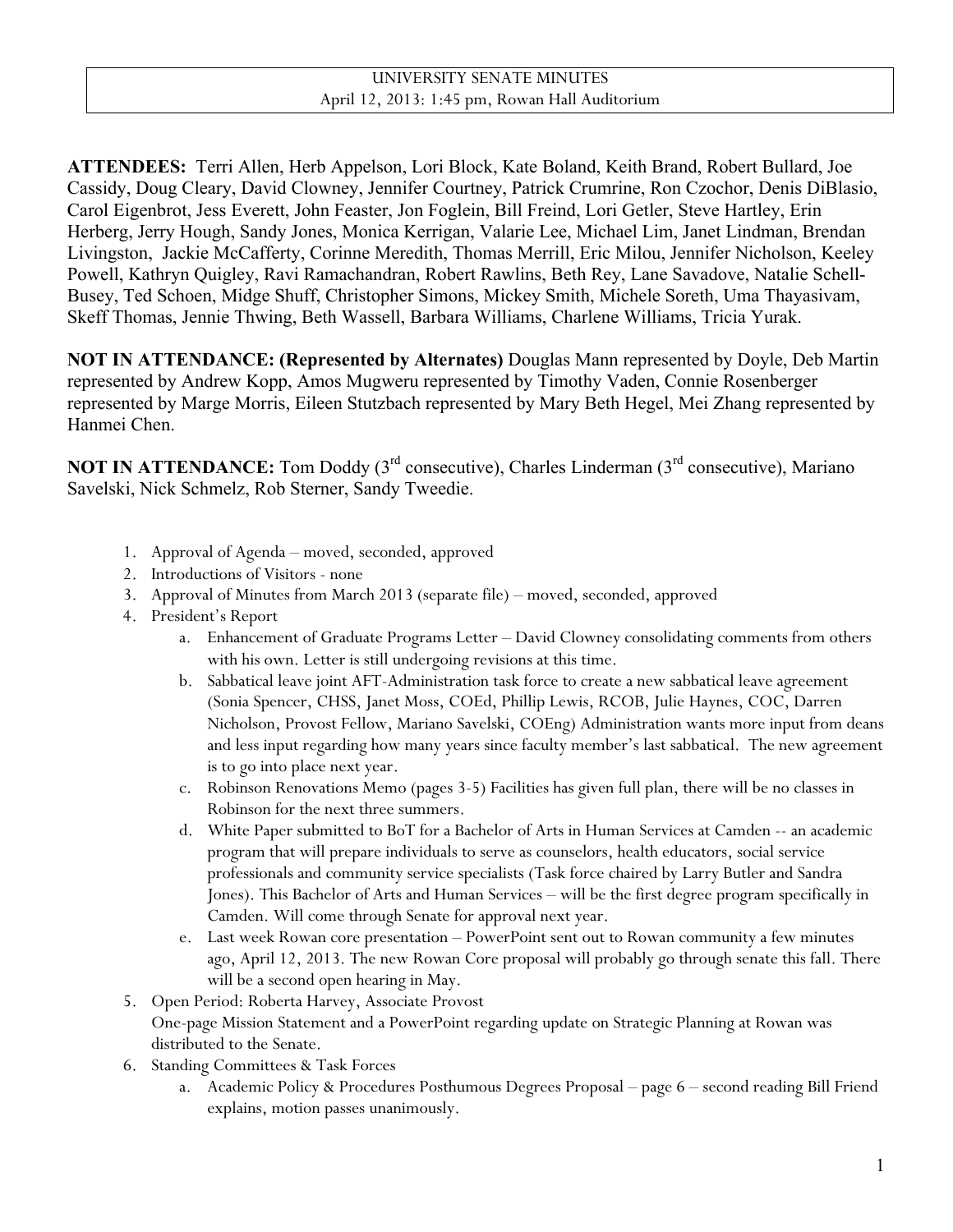- b. CAEC committee 2013 Rowan Arboretum Resolution (pages 7-10) first reading only, Skeff Thomas and Patrick Crumrine supporting this. Students have been working hard with John Riser to qualify for Level One Accreditation. This is targeted to help us move further toward sustainability.
- c. University Advancement Committee meeting notes (page 11) Ted Schoen relayed comments made at University Advancement Committee meeting.
- 7. Old Business none
- 8. New Business none
- 9. Adjournment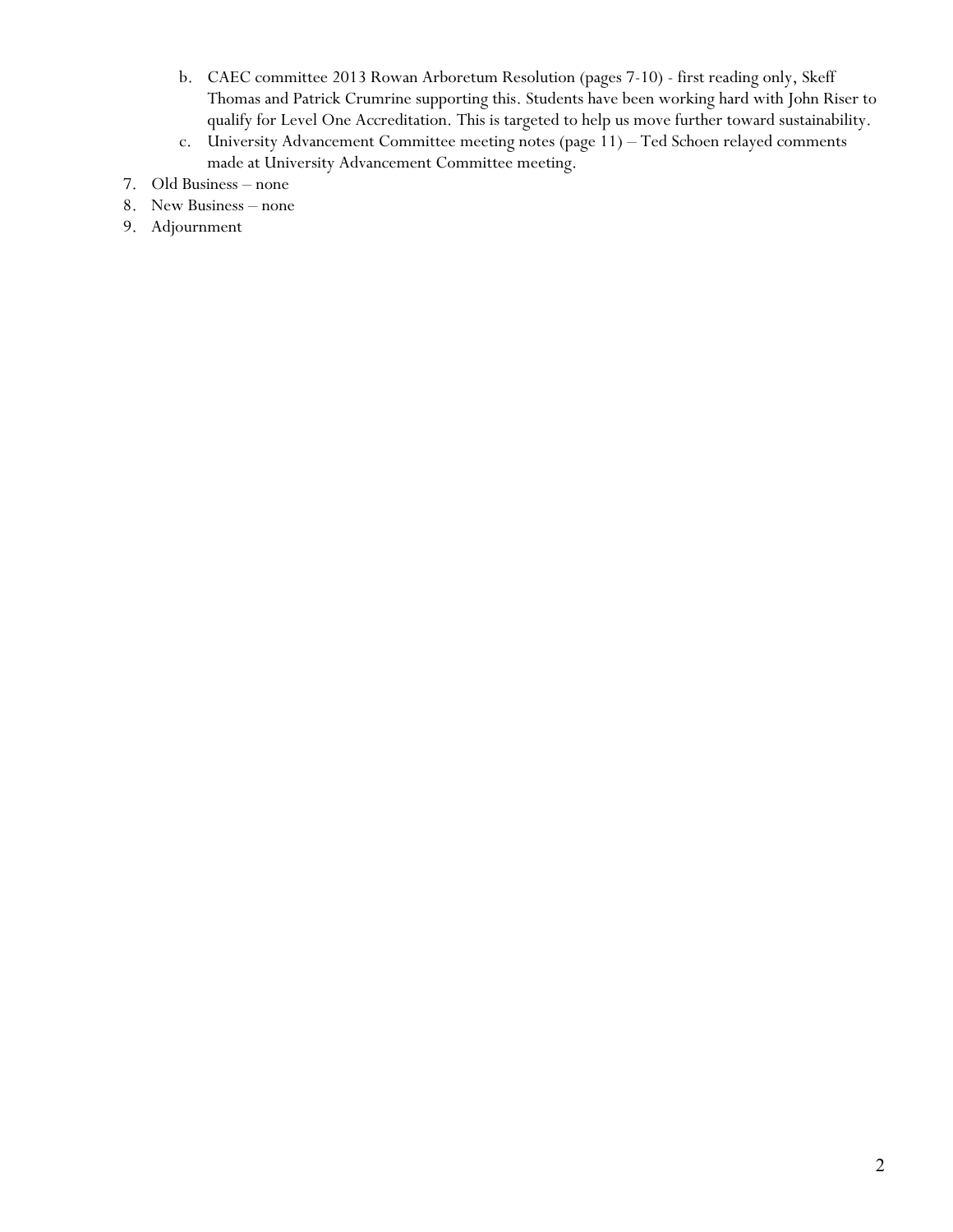## **ROBINSON HVAC RENOVATIONS PHASE 1 MEETING W/ ENVIRONMENTAL HEALTH AND SAFETY GROUP 1/25/13 - MINUTES**

Jack Glass, Director of EHS, led this meeting that had been requested by the occupants of Robinson Hall. He introduced his staff members, Tom Gallia, Jr. and Mark Woerner, and encouraged everyone to visit their website at http://www.rowan.edu/adminfinance/facilities/ehs/. Of importance is the electronic form on the website that is to be used when alerting this group to a health and safety hazard on campus. Go to

http://www.rowan.edu/adminfinance/facilities/ehs/emergencycontact/ to "Submit a Health and Safety Concern." Here are highlights of the meeting and information shared:

- 1. Work to be done: Replacing HVAC units, venting, thermostats, ceiling tiles, carpeting, and overall refreshing of space.
- 2. For ventilation control, there will be negative air blowers used for emissions. Contractors told to use good dust control techniques. EHS will inspect. If a concern, submit form from EHS website.
- 3. Going to be noisy. Most noise to be made before 8am.
- 4. Crew movement: Contractors will have limited use of the elevator with an estimated usage time from 6am-8am. The actual approved time could be a bit different, but will definitely be early morning with the goal of having them done before everyone gets busy. They will not be wandering around the building. They will be restricted to their work area.
- 5. Asbestos: Plan is not to disturb the asbestos.
	- a. If any asbestos needs to be disturbed, then air testing will be taken before the contractors arrive, during work and after completion.
	- b. If asbestos is disturbed, the asbestos abatement contractor will be called in from the asbestos safety control company.
- 6. Mold Once this project is completed, the moisture issue should be resolved. That will eliminate mold issues.
- 7. Testing: Data taken will be explained.
	- a. Silica testing is not going to be done by the contractors. EHS will try to get some testing done.
- 8. Mode of communication in case of an emergency
	- a. EHS will pull fire alarm to get people out.
	- b. Rowan Daily Announcer will be used to give folks a heads up regarding building issues.
- 9. Noticeable during construction:
	- a. Blocked off area. No staff access.
	- b. Construction vehicles
	- c. Noisy at times
	- d. Some odors
	- e. Some smoke
- 10. If you have window issues, submit electronic "Health and Safety form" as this is not part of the Robinson renovation.

If you have other questions, email  $ehs@rowan.edu$ .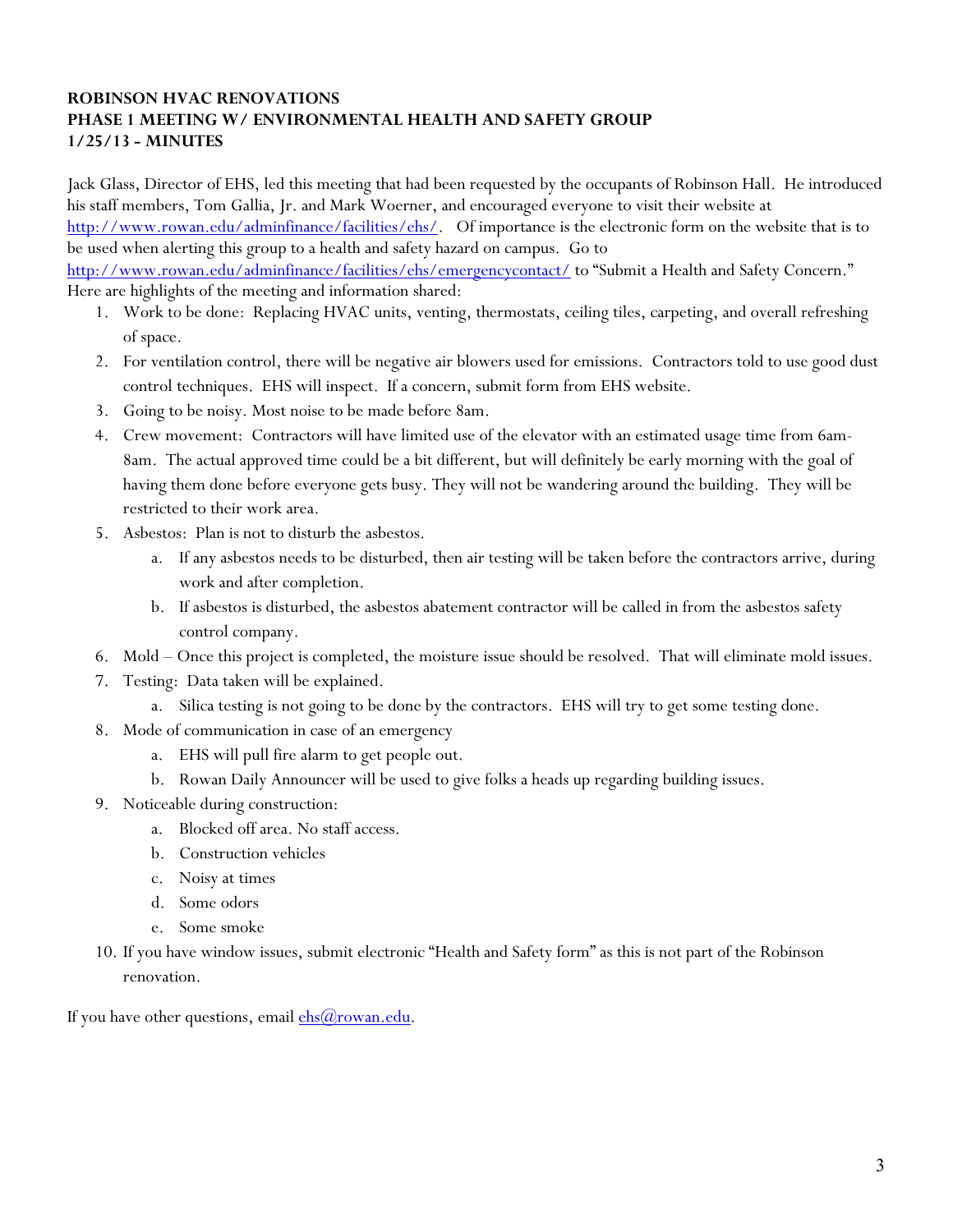#### **ROBINSON HVAC RENOVATION PROJECT SPECIFICS**

#### **Rowan University project manager:**

Question and or concerns please contact Tony Kula at 856-256-4948 or kula@rowan.edu.

### **Scope of Work:**

- $\infty$  Replacement of existing penthouse Air Handling Unit (AHU) No. 3.
- $\infty$  Conversion of the associated distribution systems from constant volume to variable volume including:
	- o Removal of ceiling and lights,
	- o removal of existing hot water reheat coils,
	- o installation of new VAV boxes with hot water reheat,
	- o supply and return duct modifications,
	- o heating hot water pipe modifications,
	- o installation of new ceilings and lights,
	- o installation of new hot water reheat pumps,
	- o chilled water pipe modifications,
	- o installation of new supply diffusers and return grilles,
	- o HVAC controls and system balancing.

#### **Use of Site:**

The facility will be occupied by the University throughout the summer. Construction operations shall be confined to the designated construction areas. Temporary walls are being constructed in the hallways to separate construction from occupied spaces.

NO CLASSROOMS ARE AVAILABLE FOR THE NEXT THREE SUMMERS. 2013-15.

### **2013 Project Schedule:**

The following project schedule identifies key milestone dates that shall be incorporated in the Contractor's project schedule:

| March 4, 2013                                                                                               | Intent-to-Award                                               |
|-------------------------------------------------------------------------------------------------------------|---------------------------------------------------------------|
| March 4, 2013 - March 18, 2013                                                                              | <b>Execution of Contracts</b>                                 |
| March 4, 2013 - March 19, 2013                                                                              | Submittal Preparation and Review                              |
| March 20, 2013 – June 26, 2013 Equipment Order and Manufacturing May 24 <sup>th</sup> -June 5 <sup>th</sup> |                                                               |
| Moving faculty to designated temp spaces                                                                    |                                                               |
| June $6, 2013$                                                                                              | <b>Begin Construction</b>                                     |
| July 29, 2013                                                                                               | Substantial Completion                                        |
| August 9, 2013                                                                                              | August $10^{\text{th}}$ -30 <sup>th</sup><br>Final Completion |
| <b>Faculty moving back</b>                                                                                  |                                                               |
| August 30, 2013                                                                                             | Project Close-Out                                             |

### **What to pack-up?**

Please note that ALL OFFICE materials need to be packed-up and ready for relocation. Facilities is not responsible for packing. Just the moving of the packed items. Boxes have been handed-out and are available. Boxes can be found via the department Chairs or Dean's suites. All boxes shall have  $\infty$  The name of the facility / staff.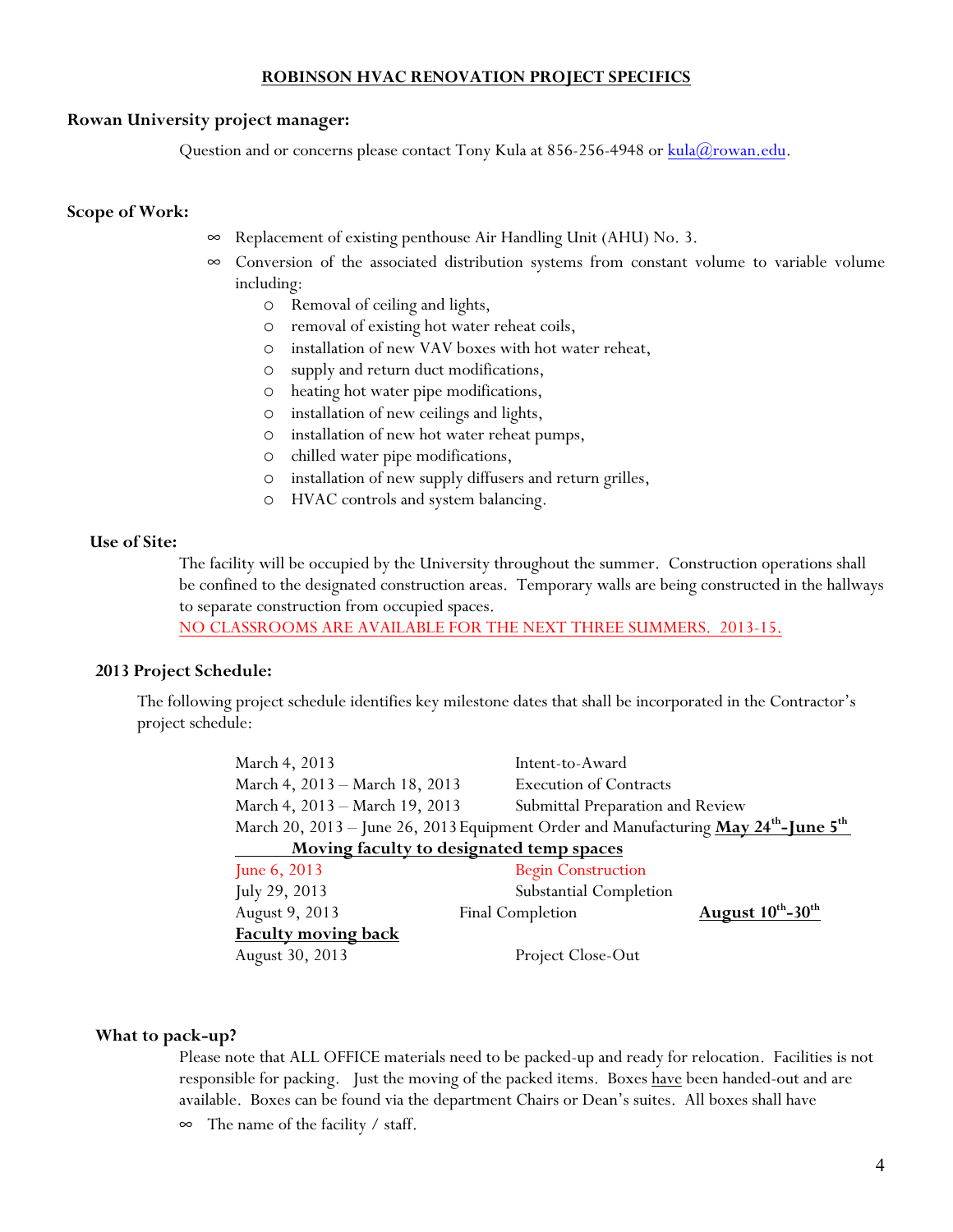$\infty$  The location to where they are moving to and from. Please see department chairs for temporary location for the summer months.

Note: Everything including but not limited to furniture, plants, books, papers, shelf's, pictures, awards, file cabinets (that need access in the summer), clothing, phones, computers and printers need to be ready for relocation and or storage.

## **Project areas / schedule:**

The HVAC replacement project in Robinson is a three Summer effort 2013-2015.

- $\infty$  **Summer of 2013** areas that are required to move: Suites in the construction zone for Summer of 2013: 100,106,117,118,203,204,202,209,215,216,301,302,315,316,317.
	- o **DEPARTMENT THAT ARE EFFECTED – 2013 International Center, LAS Institute, Sociology & Anthropology, History, Registrar, Geography & Environmental, Political Science and all classrooms in the building.**  o **ALL CLASSROOMS WILL BE OFFLINE FOR THE SUMMER OF 2013.**
- $\infty$  **Summer of 2014** areas that are required to move are: Suites in the construction zone for Summer 2014: 101, 102, 105, 106, 109, 121, 122, 123, 201, 205, 207, 210, 211, 212, 213, 224, 226, 227, 305, 306, 308, 310,

312, 323, 324, 325.

- o **DEPARTMENT THAT ARE EFFECTED – 2014 Registrar, Sociology , Anthropology, Geography , MCSIIP, Psychology, Computer science.**
- o **ALL CLASSROOMS WILL BE OFFLINE FOR THE SUMMER OF 2014.**
- **Summer of 2015** areas that are required to move are: Suites in the construction zone for Summer 2015: 103, 105, 104, 114, 115, 116, 205, 207, 206, 217, 218, 219,228, 229, 230, 303, 304, 305, 328, 330.
	- o **DEPARTMENT THAT ARE EFFECTED – 2015 Registrar, Computer science, Mathematics, MCSIIP, Geography, Psychology, Unions**
	- o **ALL CLASSROOMS WILL BE OFFLINE FOR THE SUMMER OF 2015**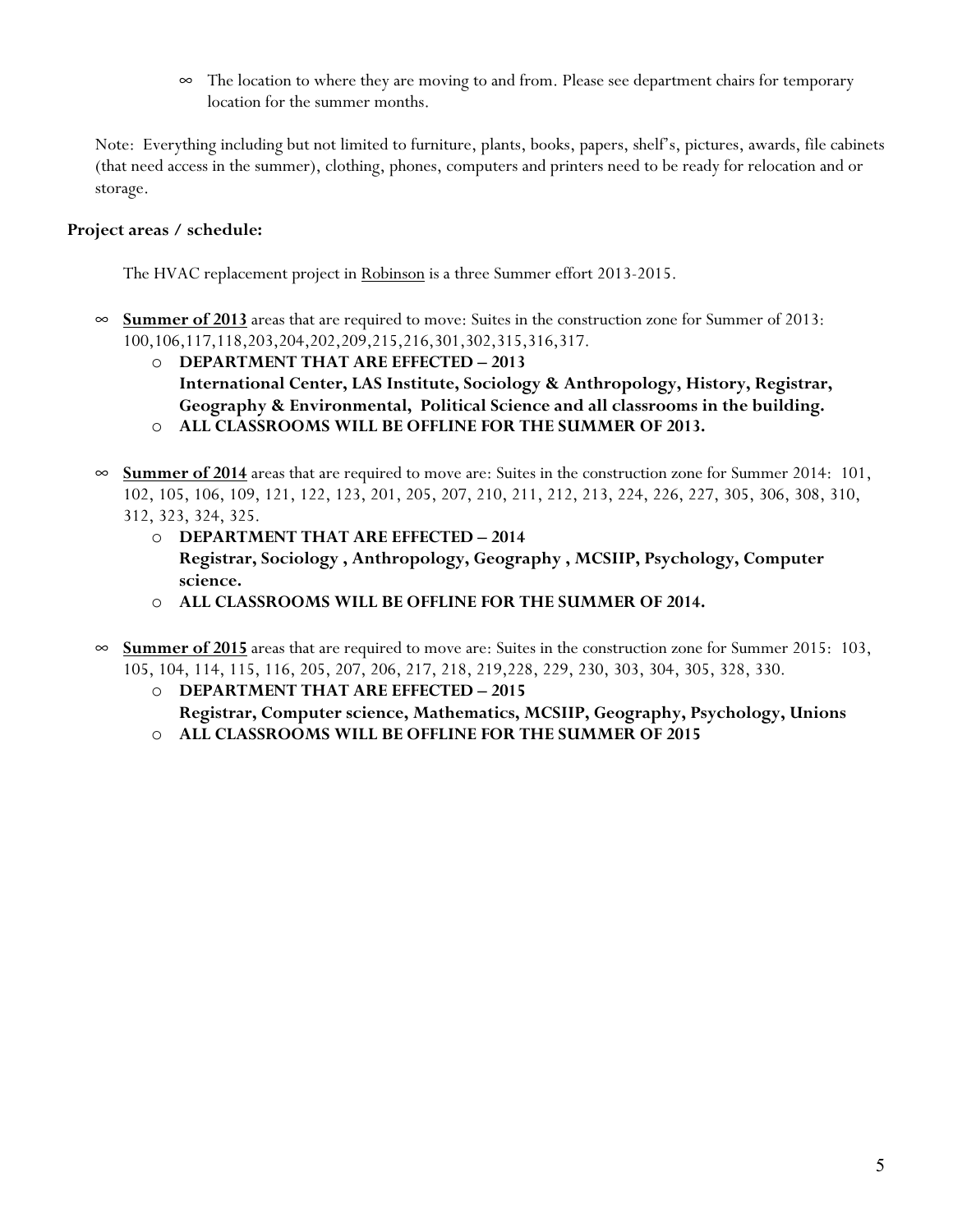# **Posthumous Degrees Proposal, 10/9/12**

**Rationale:** Last year, the family of a student who had passed away asked the university if that student could a receive a posthumous degree. Unfortunately, because of the restrictions in the current language, the university was forced to decline the request.

After consultations with Roberta Harvey, Richard Jones and Joanne Connor, the Academic Policies and Procedures committee developed the proposed changes listed below. The consensus view is that because requests for posthumous degrees are very rare, and because there is little harm in granting them, those degrees should be awarded in most circumstances.

### **Current Language:**

#### Awarding of Posthumous Degrees

In certain rare instances, Rowan University may award a posthumous degree. In such cases, students who have earned a minimum of 90 credits toward their bachelor's degree (or 75% of the credits necessary for a master's degree) and have been in good standing at the time of their death may be eligible to receive a posthumous degree. Each case will be handled individually and the dean must request that a posthumous degree be conferred. Such degrees will be considered for award only in the academic year in which the student would normally have graduated.

### **Proposed Language (to be included on Provost's webpage):**

In certain instances, Rowan University may award a posthumous degree. Requests for posthumous degrees may be made by the family, or by Rowan faculty or staff. Inquiries regarding posthumous degrees should be submitted to the office of the Vice President for Student Life and Dean of Students.

### **Procedure:**

Requests for posthumous degrees will be evaluated by a committee that includes representatives from the Student Government Association, Division of Student Life, University Senate, the President's Office, the Division of Academic Affairs, and the Dean of Students. They will make a recommendation to the Dean of the College in which the student had been enrolled. The Dean will make the final decision and will issue a letter conferring the degree.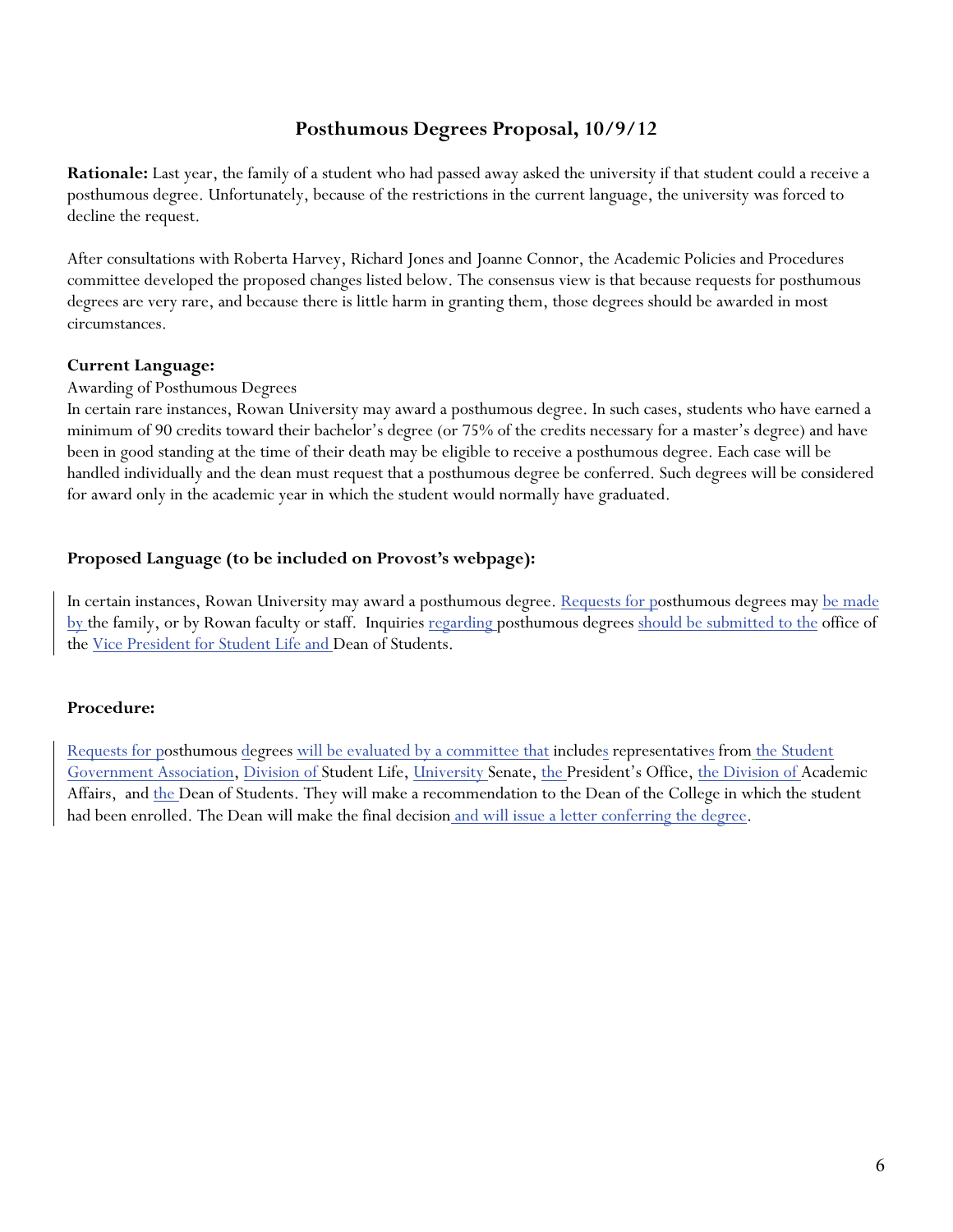### **DRAFT DRAFT DRAFT 2013 Rowan Arboretum Resolution**

**Whereas**: Rowan University is committed to operating and growing in a sustainable and environmentally responsible manner, and

**Whereas**: Rowan University will provide leadership in southern New Jersey and throughout the state in promoting sound environmental principles and practices, and

**Whereas**: Rowan University is committed to specific environmental goals including: watershed protection of the Chestnut Branch, energy conservation, pollution prevention, natural resource protection, preservation of forest integrity and diversity, and

**Whereas**: The points outlined above have been highlighted in a previous Senate Resolution (040322-1), the Guiding Principles of the Campus Master Plan Committee, and the Rowan University Strategic Planning Document, and

**Whereas**: The Facilities Division at Rowan University is committed to enhancing the diversity and abundance of trees and woody shrubs on the Glassboro campus, and

**Whereas** trees are a vital component of the Glassboro campus of Rowan University and provide a wealth of aesthetic and cultural value and ecosystem services,

**Whereas** designating the Glassboro campus of Rowan University an arboretum will enhance educational and cultural opportunities for students, residents of Glassboro and the surrounding region,

## **Therefore be it resolved that**

1. Rowan University commit to establishing the Glassboro campus as an arboretum with the full support of the Board of Trustees, the President of Rowan University and the Division of Facilities.

2. Faculty, staff and students in the Department of Geography and Environment, in conjunction with staff in the Facilities Division, seek Level I Accreditation from the Morton Register of Arboreta.

3. Faculty, staff and students in the Department of Geography and Environment, in conjunction with staff in the Facilities Division, maintain a registry of trees on the Glassboro campus of Rowan University and list these trees on the Philly Tree Map.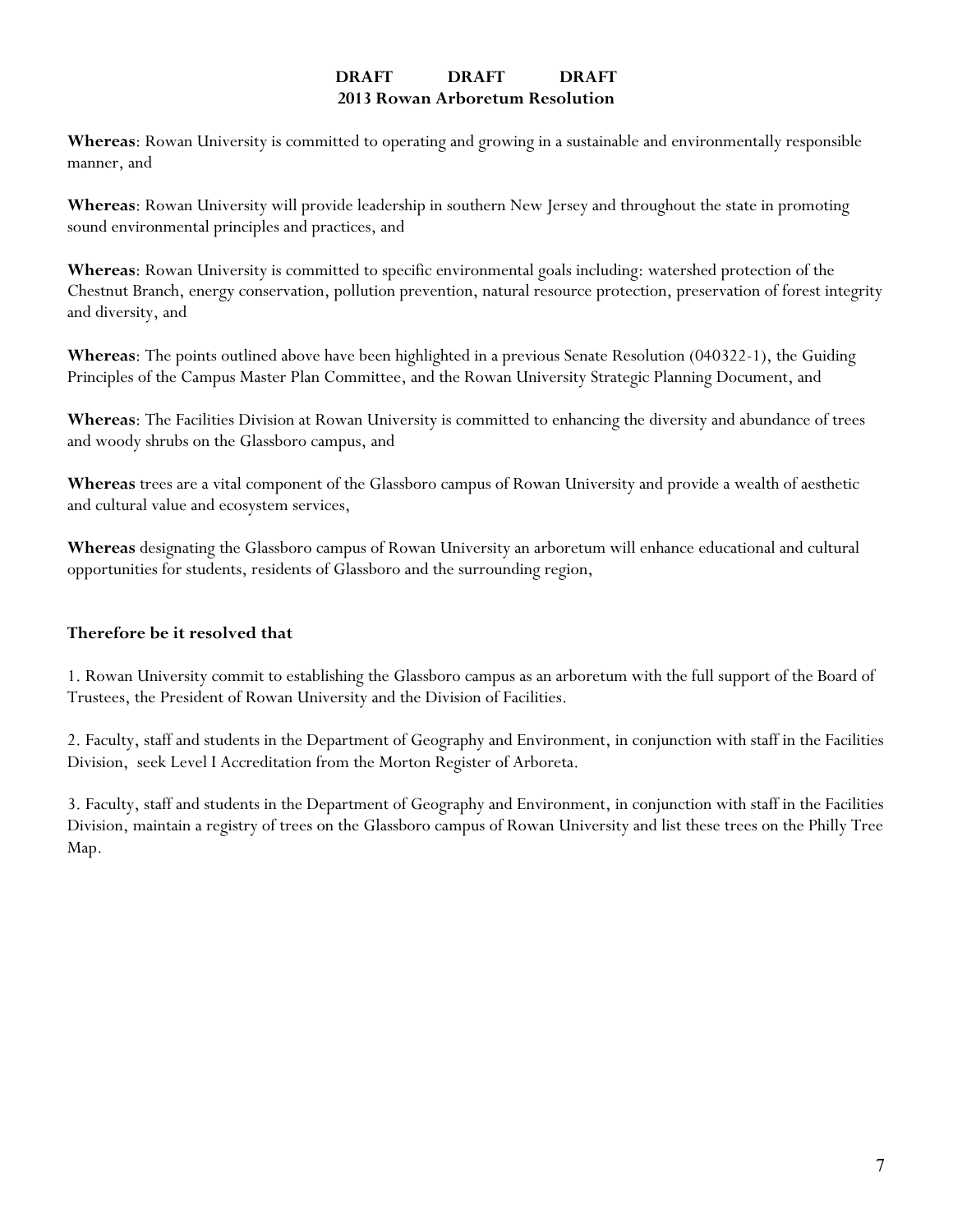## **Background/Context of this item, if applicable:**

## Definition of an Arboretum:

The Morton Arboretum near Chicago, Illinois is the only organization that has established a national or international program of accreditation specific to arboreta. The definition of an arboretum as outlined by the Morton Arboretum and published on their website is: (http://www.arbnet.org/resources.html) is: "a specialized type of botanical garden that focuses on trees and other woody plants. Arboreta collect, grow, and display trees, shrubs, and other plants for people to study and enjoy, and ideally are open to the public for education and inspiration. A principal goal of arboreta is to encourage and support the planting and conservation of trees for environmental improvement and enhanced quality of life"

## Criteria for Accreditation

The criteria for arboretum accreditation include the number of species in the collection, the organizational plan and policies for the collection, the establishment of a governing body beyond a single individual, arboretum staff, and education/research activities. Four levels of accreditation exist to recognize arboreta of various degrees of development, capacity, and professional involvement. Accredited arboreta may seek and achieve higher levels of accreditation as they develop additional scientific and educational programs and enhance the collection. At present, the collection at Rowan University would allow for Level 1 or II accreditation. Level I accreditation only requires *staff or volunteer support* to provide for basic needs and function of the arboretum while Level II accreditation requires one or more arboretum *employees* to manage and operate the arboretum. Unless the administration is willing to provide funds to hire an arboretum manager, Level I accreditation is the primary objective at this time. The specific criteria for each level of accreditation can be viewed in Appendix I.

## History of the Rowan University Arboretum Project

Since at least 2010, staff in the Facilities Division, faculty, staff, and students in the Department of Geography and Environment, and members of the Campus Aesthetics and Environmental Concerns Committee have been exploring the possibility of establishing the Glassboro campus of Rowan University as an arboretum. This project has been spearheaded by John Reiser, GIS Specialist in the Department of Geography and Environment and Ed Thompson, Director of Facilities Landscape Management.

Over the past ten years, Ed Thompson and his staff have planted hundreds of new trees on campus and he has been committed to enhancing the biodiversity of trees on campus. These plantings will reduce storm-water runoff and nutrient pollution into Chestnut Branch; act as a carbon sink by taking up  $CO<sub>2</sub>$  from the atmosphere through the process of photosynthesis, and moderate temperature during warm sunny days by providing shade.

John Reiser and his students in the GeoSpatial Research Laboratory are currently in the process of obtaining GPS coordinates for all trees on campus and also obtaining basic biological variables such as species identity and size. They are also uploading these data to the Philly Tree Map project which is a regional effort to map trees in the lower Delaware Valley. In addition to providing location data, this website also estimates the carbon offsets provided by each tree in the database based on species and size. The students working on the project (Thalya Reyes, Christopher Marinello, and Heather Merring) have been instrumental in advancing this project and should be commended for their efforts. It is likely that future student interns under the supervision of John Reiser and assisted by Ed Thompson will shoulder some of the responsibilities associated with fulfilling the arboretum plan.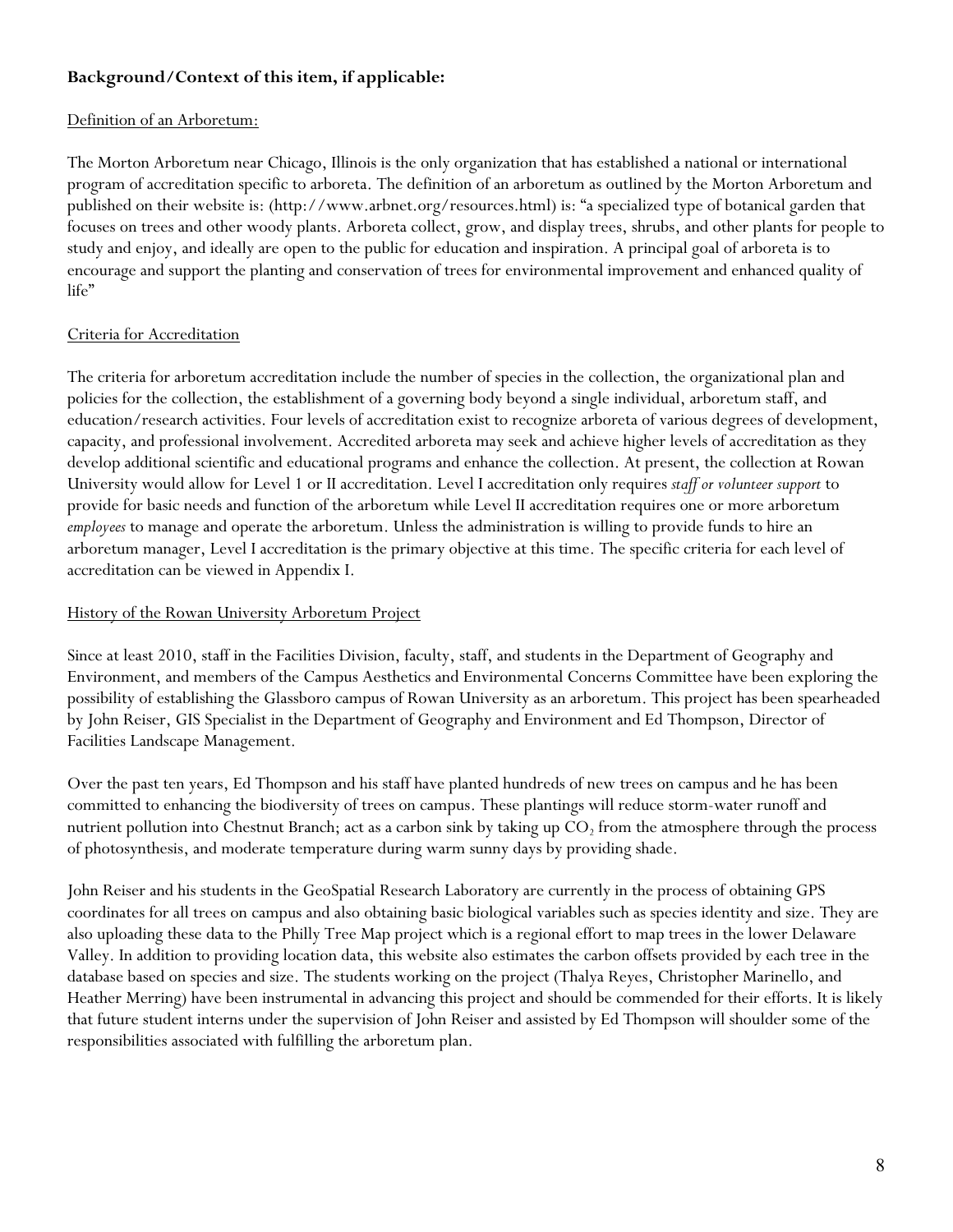# Appendix I

# **Level I Accreditation**

The base level of accreditation requires achievement of the following basic standards:

- An Arboretum Plan: Documentation of some sort, such as an organizational plan, strategic plan, master plan, or other that defines the purpose of the arboretum, its audience, the types of plants that are to be grown to achieve that purpose and serve that audience, provisions for the maintenance and care of the plants, and provisions for continuing operation of the organization through time.
- An arboretum organizational group of people or governing board or authority that is dedicated to the Arboretum Plan and its continuation beyond the efforts of a single individual. Such an organizational/governance group can affirm fulfillment of standards and authorize participation as an accredited arboretum.
- An Arboretum Collection with a minimum number of 25 kinds (species or varieties) of trees or woody plants having been planted and growing in accordance with the Arboretum Plan. Plants in the Arboretum Collection must be labeled in some way as to their identity, and documented in some way as to their acquisition (source or origin, date, etc.).
- Arboretum staff or volunteer support that ensures fulfillment of the Arboretum Plan and provides for the basic needs of the Arboretum Collection and functions of the arboretum.
- An arboretum public dimension that includes some level of public access, and at least one public event or educational program each year focused on trees or arboretum purposes (e.g., Arbor Day observance).
- Participation in ArbNet.

# **Level II Accreditation**

Level II Accredited Arboreta have met the following enhanced levels of arboretum standards, in addition to those specified for Level I Accreditation:

- A larger Arboretum Collection with a minimum number of 100 kinds of trees or woody plants having been planted and growing in accordance with the Arboretum Plan.
- An Arboretum Collections Policy that describes the development and professional management of the plants in the Arboretum Collection, in accordance with standards developed in the public garden and museum fields. Such a policy and related practices would include rationale for holding the particular collections of the arboretum, and collections inventory and record keeping practices.
- **One or more arboretum employees who have job responsibilities that specifically include management or** operation of the arboretum in fulfillment of the Arboretum Plan and Collections Policy.
- Enhanced educational and public programming beyond the base level required in Level I Accreditation.

# **Level III Accreditation**

Level III Accredited Arboreta have met the following enhanced levels of arboretum standards, in addition to those specified for Level I and Level II Accreditation:

- A substantial Arboretum Collection with a minimum number of 500 kinds of trees or woody plants having been planted and growing in accordance with the Arboretum Plan.
- A dedicated Curator, or curator-equivalent employee, who is focused on the care and development of the Arboretum Collection, in accordance with the Arboretum Plan and Collections Policy.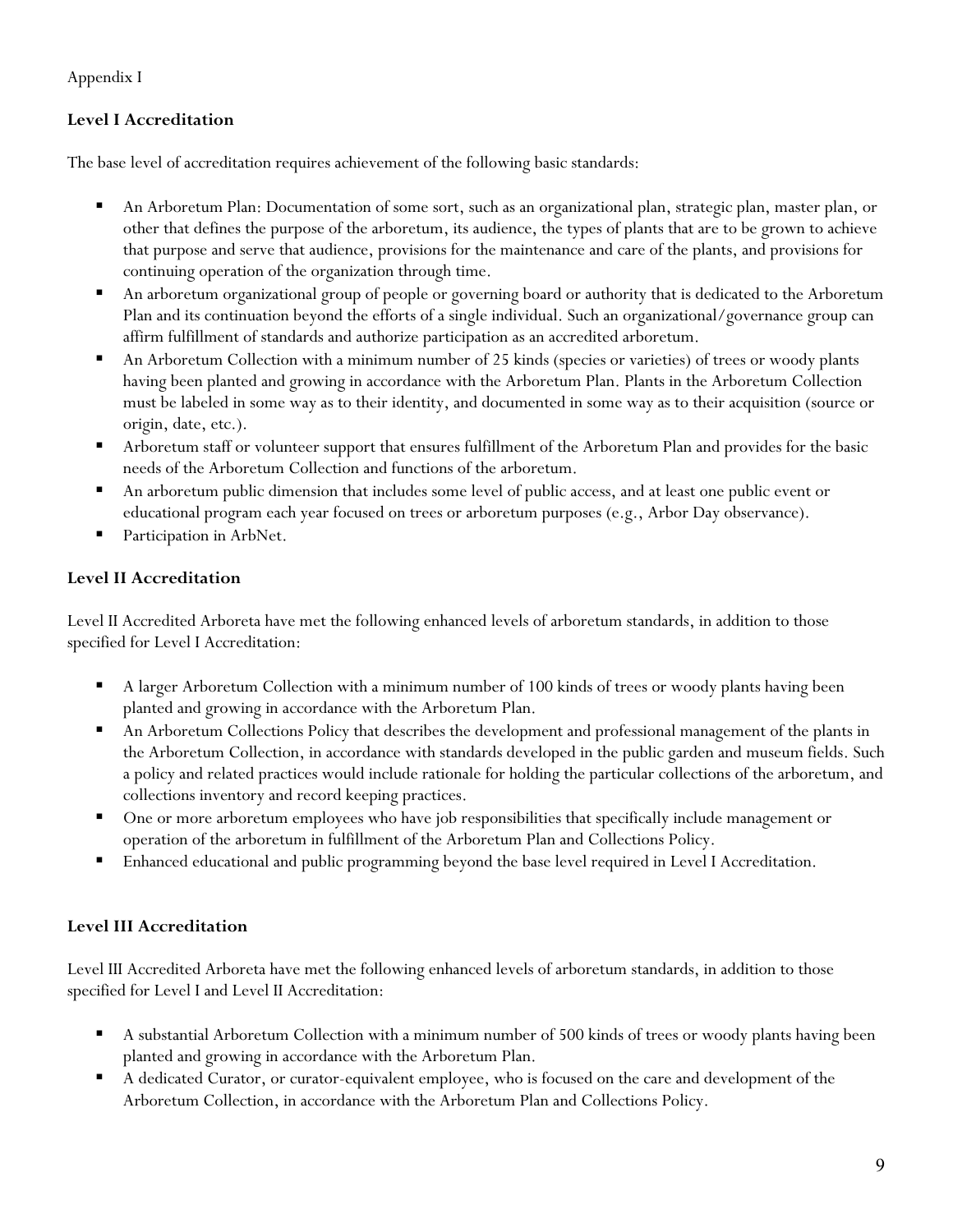- A professional capability to collaborate in some way, preferably with evidence of existing collaboration, with other arboreta and arboretum-related organizations, including cooperative plant evaluations, conservation projects, educational programs, exhibits, and interpretive efforts.
- Sharing of plant collections data with networked collections databases, such as BGCI PlantSearch Database, the PlantCollections database, or other collaborative collections databases.
- An active agenda and programs related to tree science, planting, or conservation.
- A substantial program of education related to trees, conservation, and other related topics.
- Specific consideration of a conservation role linked to the Global Trees Campaign.

## **Level IV Accreditation**

Level IV Accredited Arboreta have met the highest levels of arboretum standards, including those specified for Level I, II, and III Accreditation and the following:

- A scientific and/or conservation staff and capability to collaborate on sophisticated scientific or conservation activities with other arboreta or organizations related to trees.
- Institutional capacity, stability, and commitment to hold and safeguard plants of collections or conservation value on behalf of the collective interests of the profession.
- **Specific participation in collaborative scientific or conservation activities related to trees, such as the North** American Plant Collections Consortium or the Global Trees Campaign.